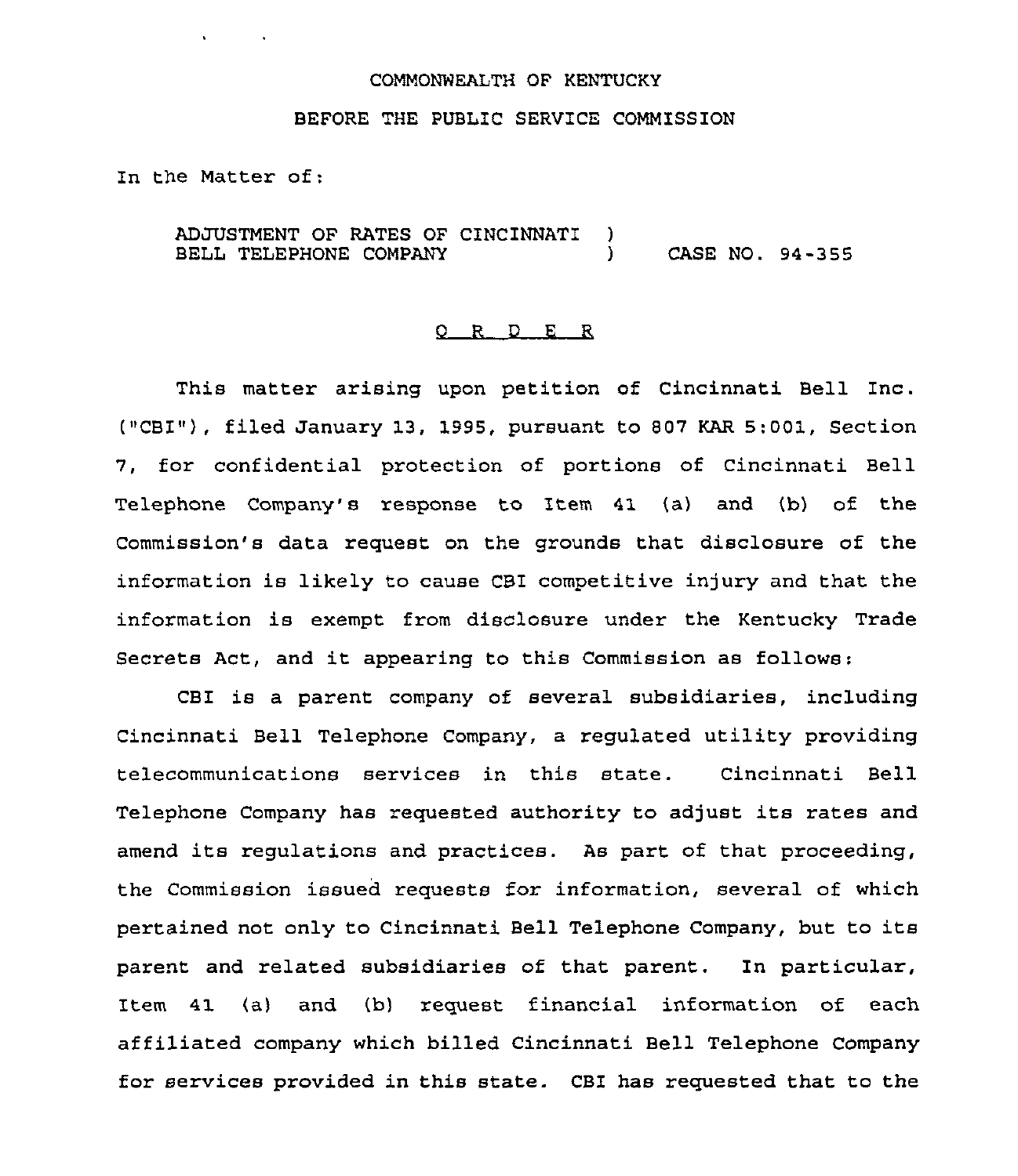extent such information is not otherwise publically disclosed, it be protected as confidential.

The information sought to be protected is maintained as confidential by CBI and its subsidiaries and is not revealed to anyone employed by CBI or its subsidiaries except on <sup>a</sup> need-to-know basis. CBI and its subsidiaries maintain the information as confidential with appropriate security.

KRS 61.872(1) requires information filed with the Commission to be available for public inspection unless specifically exempted by statute. Exemptions from this requirement are provided in KRS 61.878(1), That section of the statute exempts 11 categories of information. One category exempted in subparagraph (c) of that section is commercial information confidentially disclosed to the Commission. To qualify for that exemption, it must be established that disclosure of the information is likely to cause substantial competitive harm to the party from whom the information was obtained. To satisfy this test, the party claiming confidentiality must demonstrate actual competition and a likelihood of substantial competitive injury if the information is disclosed. Competitive injury occurs when disclosure of the information gives competitors an unfair business advantage.

The information sought to be protected has been provided in the form of balance sheets, income statements, and retained earning statements. Although the petition identifies several competitors of CBI and alleges that disclosure of the information would provide these competitors with <sup>a</sup> competitive advantage, it does not

 $-2-$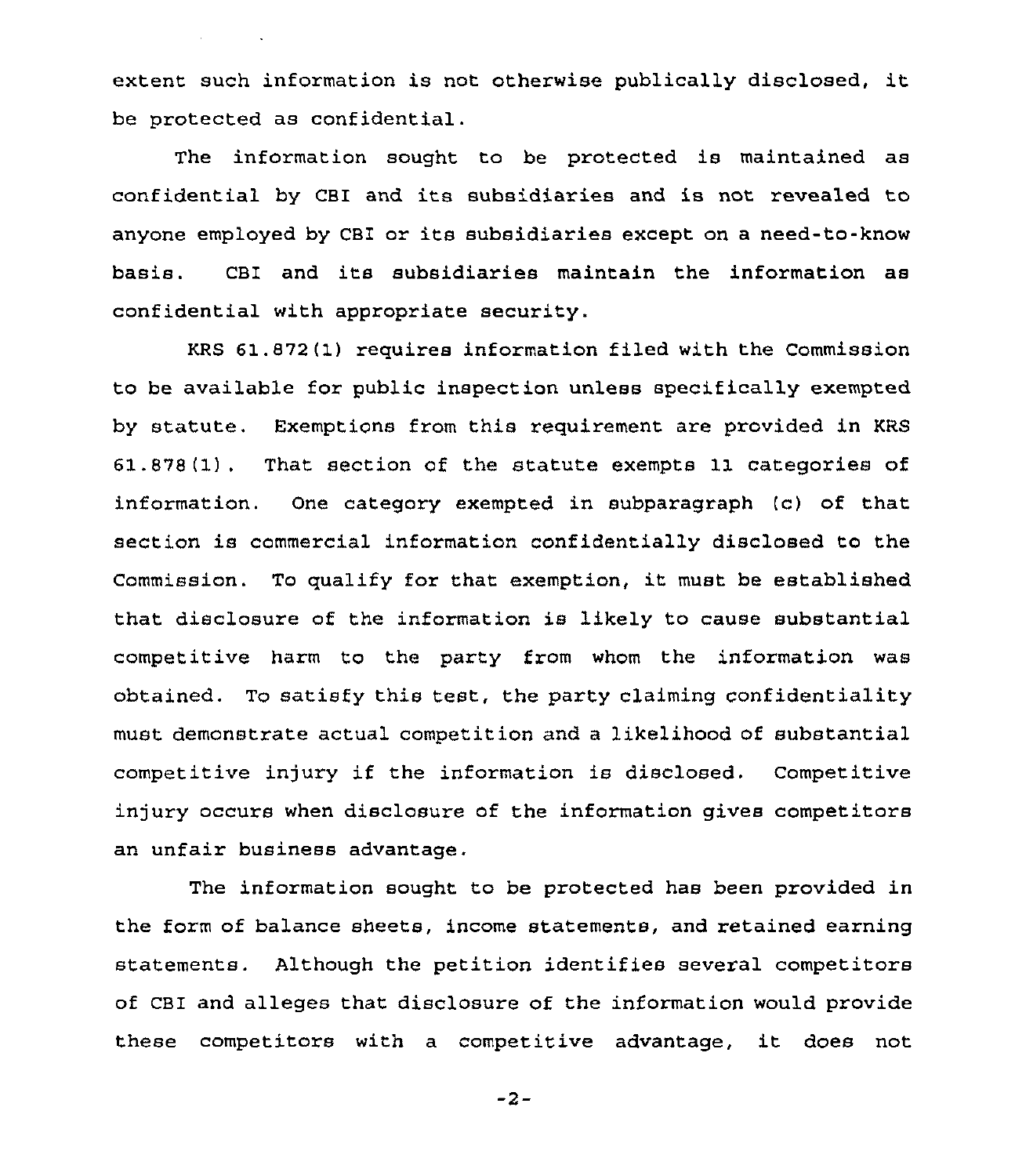demonstrate how the information could be used by such competitors to the detriment of CBI and its subsidiaries. Therefore, the information cannot be protected on those grounds.

CBI also maintains that the information sought to be protected contains trade secrets as defined by statute and specifically exempted from the Open Records Act.

KRS 61.878(1)(k) exempts information whose disclosure is prohibited or restricted by state statute. The Uniform Trade Secrets Act, as enacted in Kentucky, is codified as KRS 365.880 et. seq. That Act establishes equitable and legal remedies for the misappropriation of trade secrets. The Trade Secrets Act, however, has no application to the provisions of the Open Records Act codified in KRS 61.870 et seq. Therefore, the petition cannot be granted on those grounds,

This Commission being otherwise sufficiently advised,

IT IS ORDERED that:

1. The petition to protect as confidential portions of Cincinnati Bell Telephone Company's responses to Item 41 (a) and (b) of the Commission's data request, which CBI has petitioned to be withheld from public disclosure, be and is hereby denied.

2. The information sought to be protected shall be held and retained by this Commission for a period of 20 days from the date of this Order to allow CBI an opportunity to file an amended petition.

3. If at the expiration of the 20-day period, no amended petition has been filed by CBI, the information sought to be

-3-